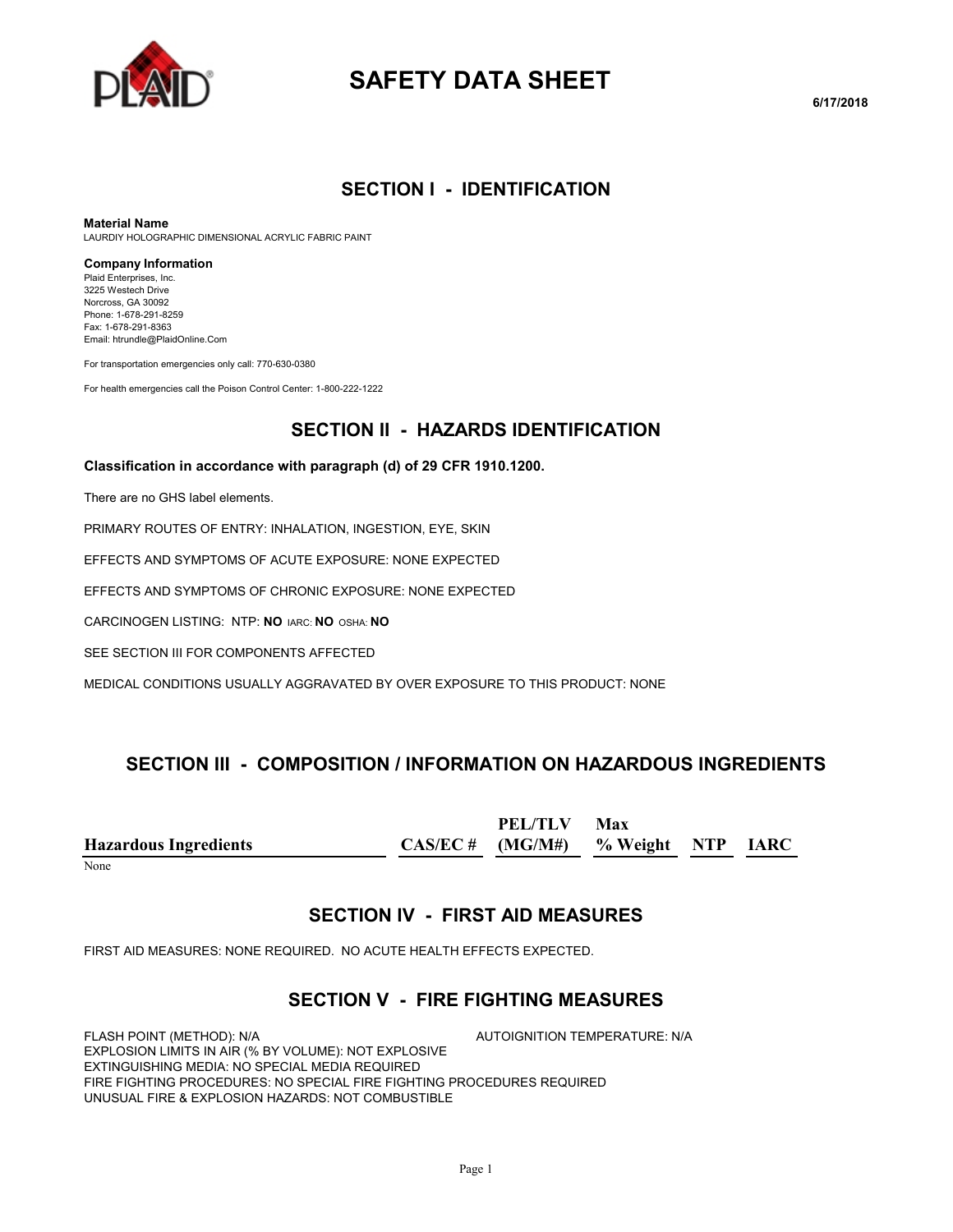## **SECTION VI - ACCIDENTAL RELEASE MEASURES**

STEPS TO BE TAKEN IN CASE A MATERIAL IS SPILLED: Clean up in accordance with all applicable regulations. Absorb spillage with noncombustible, absorbent material. For waste disposal, see Section XIII

## **SECTION VII - HANDLING AND STORAGE**

PRECAUTIONS TO BE TAKEN DURING STORAGE AND HANDLING: Good industrial hygiene practice requires that exposure be maintained below the TLV. This is preferably achieved through the provision of adequate ventilation. When exposure cannot be adequately controlled in this way, personal respiratory protection should be employed.

## **SECTION VIII - EXPOSURE CONTROLS / PERSONAL PROTECTION**

RESPIRATORY PROTECTION AND SPECIAL VENTILATION REQUIREMENTS: NONE REQUIRED OTHER PROTECTIVE EQUIPMENT (GLOVES, GOGGLES, ETC): NONE REQUIRED WORK/HYGIENE PRACTICES: NONE REQUIRED ENGINEERING CONTROLS: NONE REQUIRED

## **SECTION IX - PHYSICAL AND CHEMICAL PROPERTIES**

BOILING POINT: N/A MELTING POINT: N/A VAPOR PRESSURE: N/A SPECIFIC VAPOR DENSITY (AIR=1): N/A SPECIFIC GRAVITY: N/A SOLUBILITY IN WATER: SPECIFIC GRAVITY: N/A

REACTIVITY IN WATER: NON-REACTIVE

## **SECTION X - STABILITY AND REACTIVITY**

HAZARDOUS POLYMERIZATION PRODUCTS: N/A STABILITY: STABLE CONDITIONS TO AVOID: N/A INCOMPATIBILITY (MATERIALS TO AVOID): N/A HAZARDOUS DECOMPOSITION PRODUCTS: Carbon monoxide, carbon dioxide and smoke

## **SECTION XI - TOXICOLOGICAL INFORMATION**

ACUTE EFFECTS ASSOCIATED WITH USE OF THIS MATERIAL: NONE EXPECTED The summated LD50 is 22762 mg/kg. The summated LC50 is 35358 mg/cubic meter. This product is not considered to be a known or suspected human carcinogen by NTP, IARC or OSHA (see section III)

## **SECTION XII - ECOLOGICAL INFORMATION**

NO HARMFUL EFFECTS KNOWN OTHER THAN THOSE ASSOCIATED WITH SUSPENDED INERT SOLIDS IN WATER.

## **SECTION XIII - DISPOSAL CONSIDERATIONS**

RCRA HAZARD CLASS (40 CFR 261): THIS PRODUCT IS NOT CLASSIFIED AS A HAZARDOUS WASTE. WASTE DISPOSAL METHOD: DISPOSE OF IN ACCORDANCE WITH FEDERAL, STATE AND LOCAL REGULATIONS.

## **SECTION XIV - TRANSPORTATION INFORMATION**

U.S. DOT (49 CFR 172.101): THIS IS NOT A HAZARDOUS MATERIAL AS CLASSIFIED BY CFR 172.101.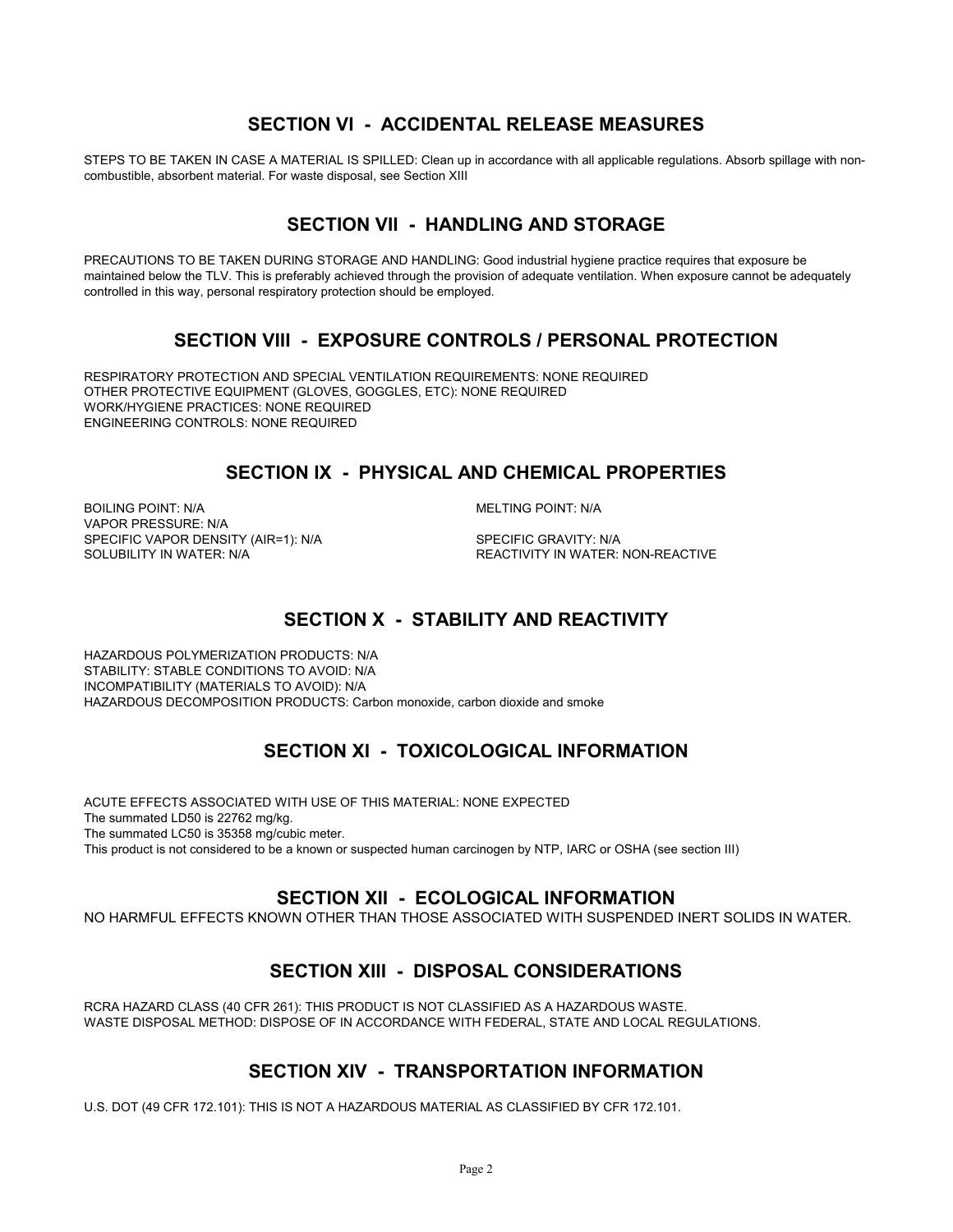## **SECTION XV - REGULATORY INFORMATION**

CONTENTS OF THIS SDS COMPLY WITH OSHA HAZARD COMMUNICATION STANDARD 29 CFR 1910.1200

EPA SARA TITLE III CHEMICAL LISTINGS: SECTION 302.4 EXTREMELY HAZARDOUS SUBSTANCES (40 CFR 355): NONE

SECTION 313 TOXIC CHEMICALS (40 CFR 372): ALUMINUM

INTERNATIONAL REGULATIONS

CANADIAN WHMIS: THIS PRODUCT IS A CONTROLLED PRODUCT UNDER CANADA'S WORKPLACE HAZARDOUS MATERIALS INFORMATION SYSTEM. IT CONTAINS THE FOLLOWING TOXIC OR HIGHLY TOXIC MATERIALS: ALUMINUM COPPER PHTHALOCYANINE **MICA** 

SUPPLEMENTAL STATE COMPLIANCE INFORMATION:

THIS PRODUCT CONTAINS THE FOLLOWING CHEMICAL(S) LISTED UNDER NEW JERSEY'S RIGHT TO KNOW PROGRAM: **MICA** PIGMENT WHITE 6

THIS PRODUCT CONTAINS THE FOLLOWING CHEMICAL(S) REQUIRING NOTIFICATION TO THE STATE OF WASHINGTON UNDER THEIR CHILDREN'S SAFE PRODUCTS ACT: NONE

THIS PRODUCT CONTAINS THE FOLLOWING CHEMICAL(S) LISTED IN FLORIDA'S TOXIC SUBSTANCE LIST: Aluminum, metal and oxide and welding fu Iron oxide fume Mica dust

THIS PRODUCT CONTAINS THE FOLLOWING CHEMICAL(S) LISTED IN MAINE'S PRIORITY CHEMICAL LIST: **NONE** 

THIS PRODUCT CONTAINS THE FOLLOWING CHEMICALS CONSIDERED BY VERMONT AS BEING OF VERY HIGH CONCERN TO CHILDREN: NONE

THIS PRODUCT CONTAINS THE FOLLOWING CHEMICAL(S) LISTED IN MASSACHUSETTS HAZARDOUS SUBSTANCE LIST: Aluminum Carbon black Iron oxide dust Mica Dust Titanium dioxide

THIS PRODUCT CONTAINS THE FOLLOWING CHEMICAL(S) LISTED ON MICHIGAN'S CRITICAL MATERIALS REGISTER: NONE

THIS PRODUCT CONTAINS THE FOLLOWING CHEMICAL(S) LISTED ON MINNESOTA'S HAZARDOUS SUBSTANCES LIST: Aluminum pyro powders Carbon black Kaolin dust Titanium dioxide

THIS PRODUCT CONTAINS THE FOLLOWING CHEMICAL(S) LISTED IN PENNSYLVANIA'S HAZARDOUS SUBSTANCES LIST: Aluminum Carbon black Kaolin Mica-group minerals Titanium oxide